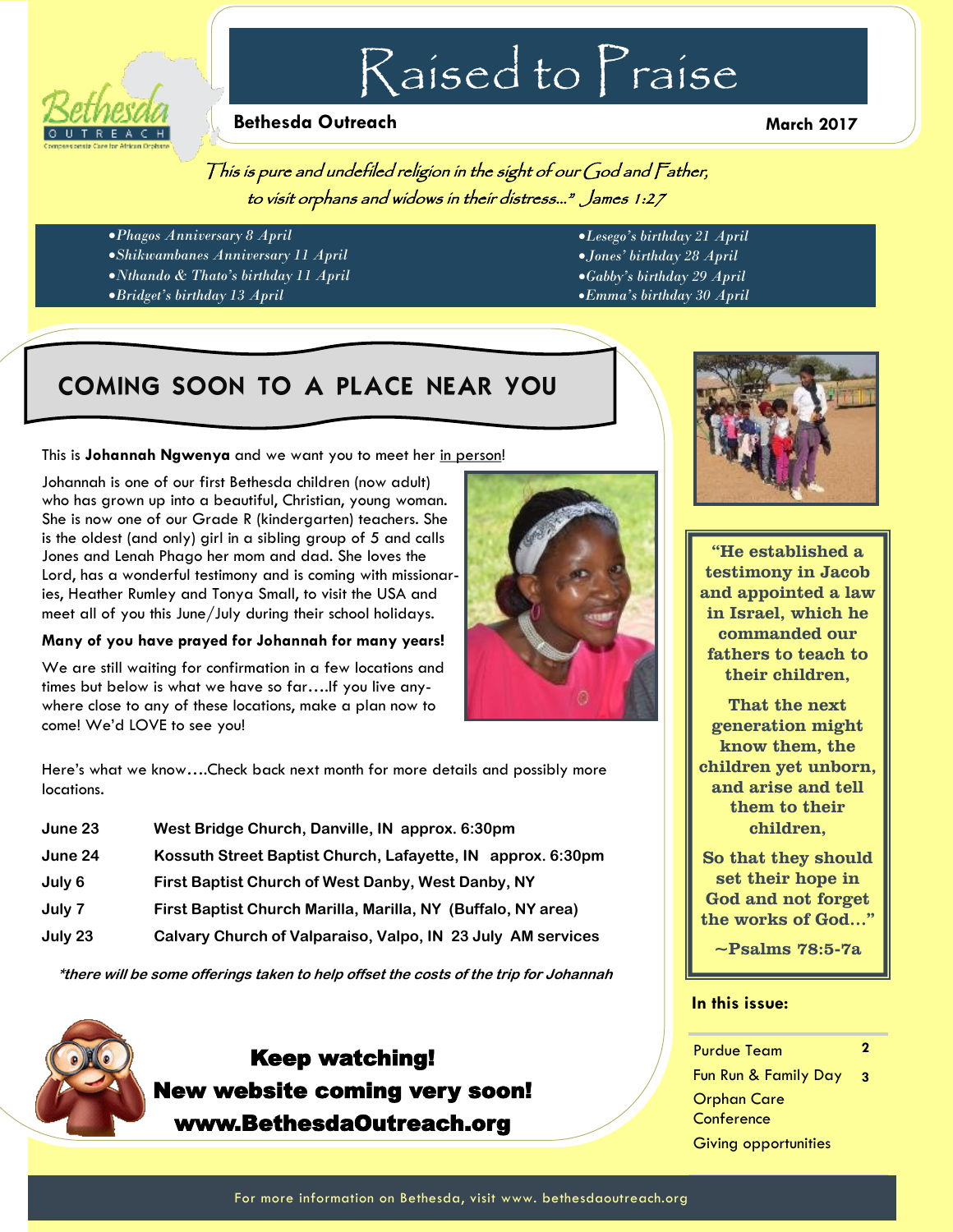## **Purdue Team #1**

Teams at Bethesda play a vital role in helping Bethesda and they are a huge help to us; but, we don't want that to be the only focus of their trip. The problem of orphaned and vulnerable children is a global problem—and there are many children in all of our own communities right now!



We take God's directive to care for orphans seriously and want to help others see that they too can be involved in helping vulnerable children no matter where they live. While a team is here,

they get to know our Bethesda children and families in a variety of ways. We also show teams some of the other child care ministries in the local community and get them involved so they can see and understand the scope of the problem, as well as the many ways they can be involved in helping to meet those needs. Our goal is that God will touch their hearts and motivate them to action by getting involved in their own local communities when they get home, as a result of the time spent here.



The Purdue team that Marty Dittmar brought as part of his mission, Fellowship of Christian Athletes, was a very effective team. The kids absolutely loved the athletes that came and were in awe of how big they were—especially the football players! We saved them a special project this time and they dug a very long and deep trench (sorry guys!) to help replace one of our old and very leaky waterlines. They were quite sore after a day of heaving pick axes and shovels. It was a job well done and although we are still fighting other leaking waterlines, the one they installed is working perfectly! They also challenged our kids to love and know God better. Thanks so much!!















College Football Nation Blog Ches

**Spring break at South African** orphanage? Purdue's David Blough wouldn't go anywhere else



Check out the *ESPN* article on David Blough and his experience at Bethesda Outreach!

http://www.espn.com/blog/ncfnation/post/ /id/137165/ [purdues](http://www.espn.com/blog/ncfnation/post/_/id/137165/purdues-david-blough-spends-spring-break-helping-south-african-orphanage)-david-blough-spends-spring-break-helping-southafrican-[orphanage](http://www.espn.com/blog/ncfnation/post/_/id/137165/purdues-david-blough-spends-spring-break-helping-south-african-orphanage)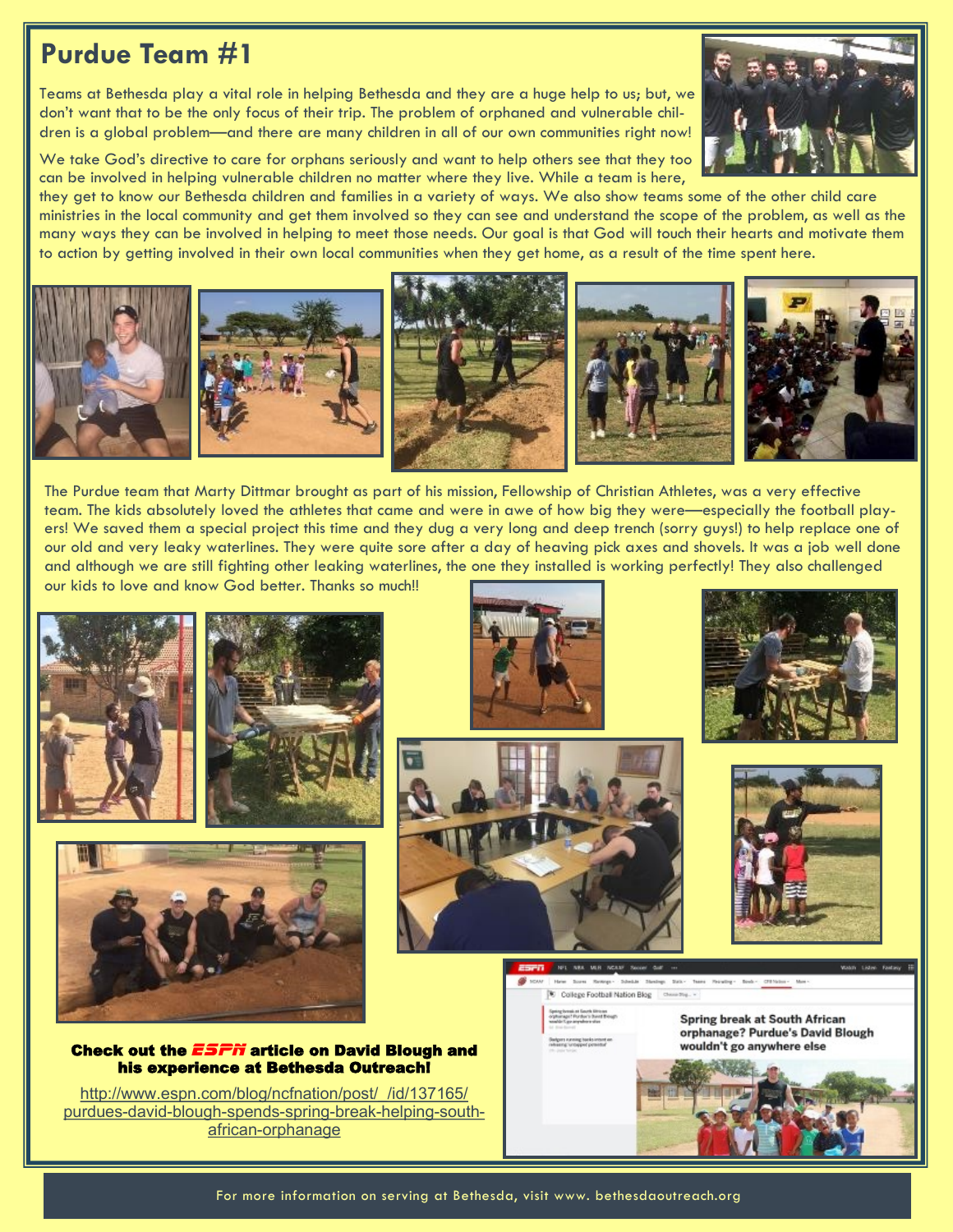### **Fun Run & Family Day**

**SAVE the DATE!! Saturday**  $-13$  **May is our 3rd** annual Fun Run and Family Day. We will be offering both a 10K race as well as a more gentle 5K race/walk for those who just want to enjoy a nice morning in the bush. There will also be rides, food, carnival games, a Rocket Parachute, x1 Man Bungee as well as some interesting activities for everyone of all ages.



Registration for the race(s) is now open and forms are available at Bethesda or by email. If you'd like us to send you a form, just contact Ruth at Bethesda-temba@boi.org. There is no charge to come and enjoy the day however there will be tickets available for the various games and rides. The entrance fee for the 10K and 5K is R50 if you register prior to 1 May. Any registrations after 2May or on the day will cost R60. For each person entering the races and paying registration, you will receive a T-shirt as well. We look forward to seeing you come and enjoy the day with all of us!

### **Orphan Care Seminar 2017**

Mark the date in now! Saturday, May 20<sup>th</sup> from 9am to noon, Bethesda will be hosting a one day Orphan Care Seminar at Central Baptist Church in Pretoria, SA! The purpose of this morning is aimed at helping those who are asking questions about a greater level of involvement in gospel focused, family centered, and church driven orphan care.

The seminar will attempt to answer the question, "what's the next step?" Participants will come for a morning filled with whole group learning, breakout sessions and answers to many of your questions. Breakout topics include adoption, foster care, local church involvement, trends in orphan care, and ways anyone can become involved. We will also have a family share their story of adoption! Volunteers and staff from several orphan care ministries will be available to speak with and answer any questions. There is no cost to attend this event. We look forward to seeing you there.

### **New Opportunities to Give**

Are you looking for an orphan care project to invest in? Sometimes we are asked by individuals, classes or groups if there are any special projects in need of funding. There are two short term-projects currently that may interest you or your group. Please designate your gifts clearly when you send them in and you can find the



details for giving on our website: www.bethesdaoutreach.org Please let us know if need more information or email us at Bethesda-temba@boi.org. Thanks so much for considering these!

**Fun Run T-Shirts +/- \$1500** For the third year in a row, Bethesda is hosting a Fun Run and Family Day (see above). We are looking for ways to keep advertising and growing an awareness of Bethesda Outreach and all that we do here. We want to provide each of our runners and volunteers with a T-shirt without overrunning our small budget. We have one group who is working to raise money



for the shirts and hope to have one or two more serious sponsors. Please contact us by 28 April if



you are donating and would like your name/logo on the shirt acknowledging you, your church, or your organisation. The deadline for donations is anytime before the event.

**JCA Playground \$11,500** This will provide a separate, fenced in, safe play area for the younger children where they can work out those developing motor skills apart from the bigger children. This need for better development has become more pronounced with the large increase in the number of students at our school this year.